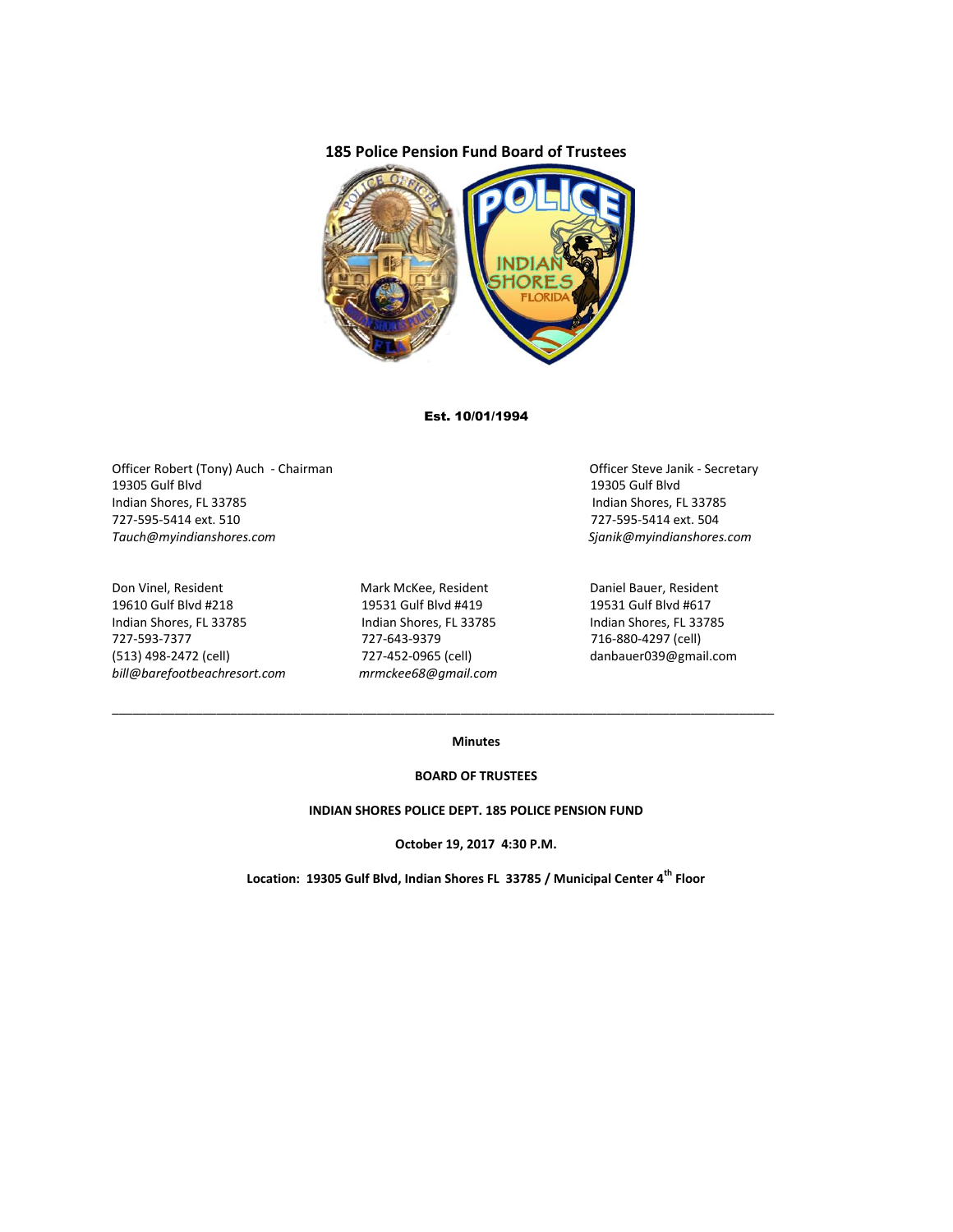**Call to Order -** Meeting was called to order by Secretary Officer Stephen J. Janik at 4:42pm.

**Board of Trustees Roll Call:** Present were Secretary Stephen Janik, Attorney Lee Dehner, Board Member s Don Vinel, Mark Mckee, and Daniel Bauer.

**Approval of Meeting Agenda:** Motion was made by Secretary Janik to approve the meeting agenda, with Don Vinel seconding the motion, which was approved 3-0.

**Comments from the Public on any Agenda Items:** No members of the Public present. David Kelly talked about the Pension Fund Via phone and advised that in the 6 years together with the plan it has averaged 9.6%. The plan when started was at 1,408,843.93 and today it is at 3,181,140.40. The possible negatives to any gains is the situation in North Korea and President Trump's Tax Plan being passed in 2017.

#### **Approval of Prior Meeting's Minutes:** Board of Trustees – April 2017.

**Old Business Discussion:** Confirmation letters have been sent out to the following retirees, to have notarized and returned, to be in compliance with procedures:

Doug Pasley

George Ruppert

Leo Yates

Paul Hayes

Members asked to see a document by Foster & Foster indicating that the amount of Disability Retirement Payments vs. Normal Retirement Payments would be the same for Joseph Ferro. A copy of that letter is dated 06/23/2016, and sent out via email to all board members for review.

**New Business Discussion:** A new member has joined the agency full-time in 2017, and will be a new member to the pension.

Officer Robert (Tony) Auch - Vested in FRS after several years with Pasco County Sheriff's Office. Tony also is the new Pension Board Chairman. He won the election 5 votes to 4 over Officer Timothy Kennedy. The Board approved Officer Auch as Chairman, with Don Vinel seconding the motion, which was approved 3-0.

Officer Rodney Espinola - Retired after 30 years with the Florida Highway Patrol & U.S. Army Military Police.

Investigator John Wiseman has retired effective 7/31/17, after 15 years. He was with the Pinellas County Sheriff's Office as a Deputy, but resigned Oct 2017. John hasn't completed his retirement forms yet, and therefore an actuary hasn't been compiled.

Master Police Officer Shaun Griffin announced retirement effective 12/16/17, after 16 years full-time, and 2 years part-time (don't count towards pension). A new trustee has been elected for the next pending quarterly in November.

**Attorney Lee Dehner of Christiansen & Dehner, P.A.:** Lee Dehner made known to the Board that need to post Public records where business is at, and who to contact for public records request. Lee advised the Board of the meeting times for next year and they are as follows:

January 18 July 19 April 18 Oct 18